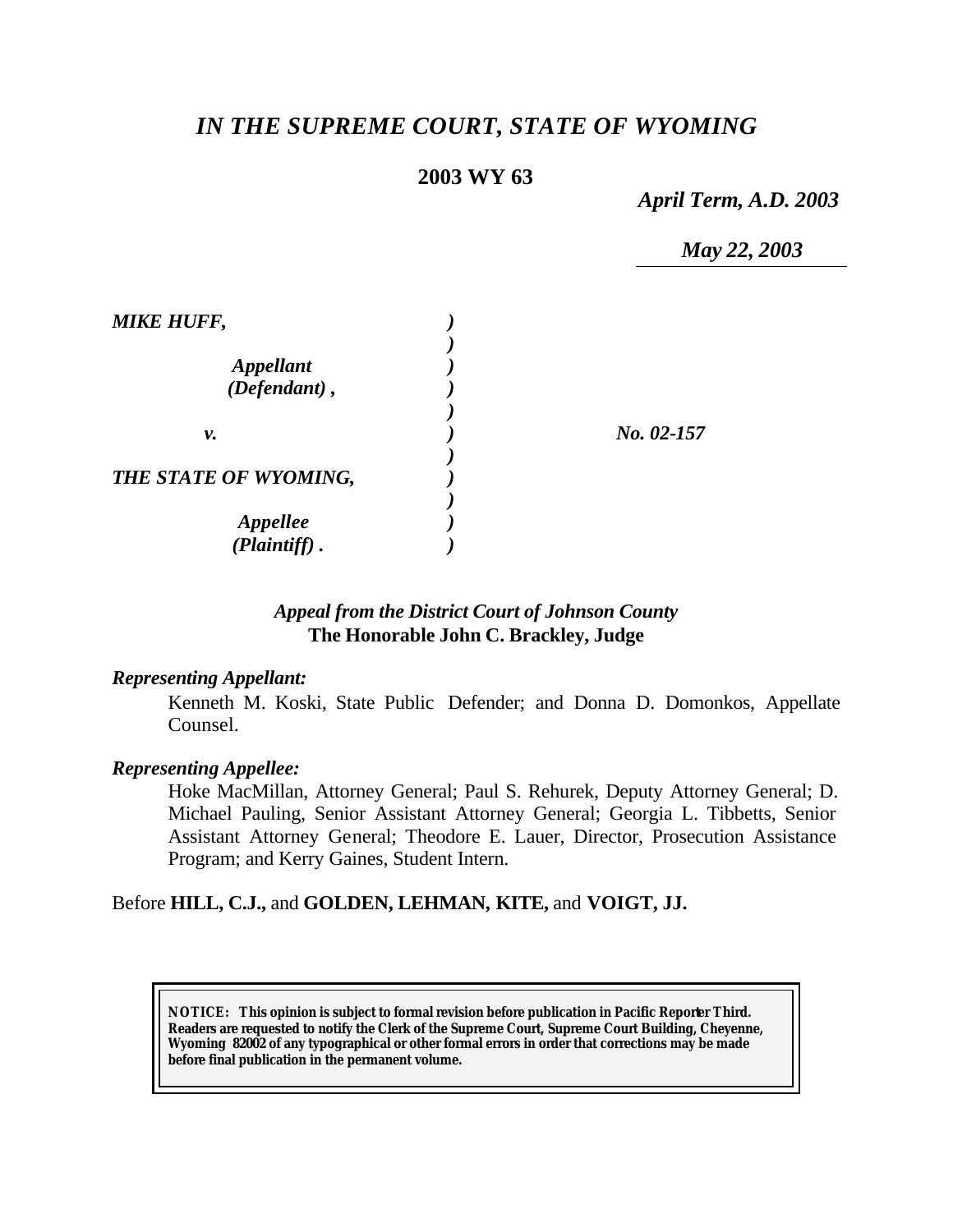### **LEHMAN, Justice.**

[¶1] This is an appeal from the order of the district court revoking and then reinstating, with modified conditions, the probation of appellant Mike Huff. We affirm.

#### *ISSUE*

[¶2] Huff sets forth the issue on appeal as:

Whether the district court abused its discretion when it revoked Mr. Huff's probation for violating a condition of probation when Mr. Huff could not physically comply with the condition because of his paralysis?

#### *FACTS*

[¶3] On November 16, 2001, Rush Locke, a probation and parole agent in Johnson County, sent Huff a letter requesting that Huff, as an individual on probation, come in for an office visit. Huff complied, appearing in Locke's office on November 26, 2001, at 10:00 a.m. During this visit, Locke requested that Huff submit to a urine analysis. Huff informed Locke that he was unable to comply because he was unable to urinate on demand due to his physical condition, paralysis. Specifically, Huff stated that "he goes without urinating anywhere from three days to two weeks." Locke then requested, as specified under Wyoming Department of Corrections policy, that Huff return to the office in two hours to produce the sample and indicated that if Huff had difficulty in urinating he should provide a note from his doctor. Huff told Locke that he had not seen a doctor for thirty years and expressed his unhappiness with being asked to return, saying that it cost him \$8.00 for gas and oil to make the visit and that he was going to bill the State for that sum.

[¶4] At 11:55 a.m. that same day, Huff telephoned Locke to inform him that he would not be able to produce a sample at 12:30 p.m. He also told Locke that he should "proceed with the court papers and stated he would request a trial and bring in a doctor's testimony." Accordingly, Locke requested that Huff come in the next morning at 9:00 a.m. to produce a urine sample.

[¶5] Huff did return the following day at 9:00 a.m. Nevertheless, he advised Locke that he had just previously urinated at Hardee's Restaurant before the visit. Huff indicated that he therefore could not then give a sample and requested that Locke provide him with a sample bottle to take with him so he could provide a sample within the next few weeks. Locke advised Huff that the Department of Corrections did not allow for this manner of urinary collection because proper monitoring procedures could not be followed. Further, Locke told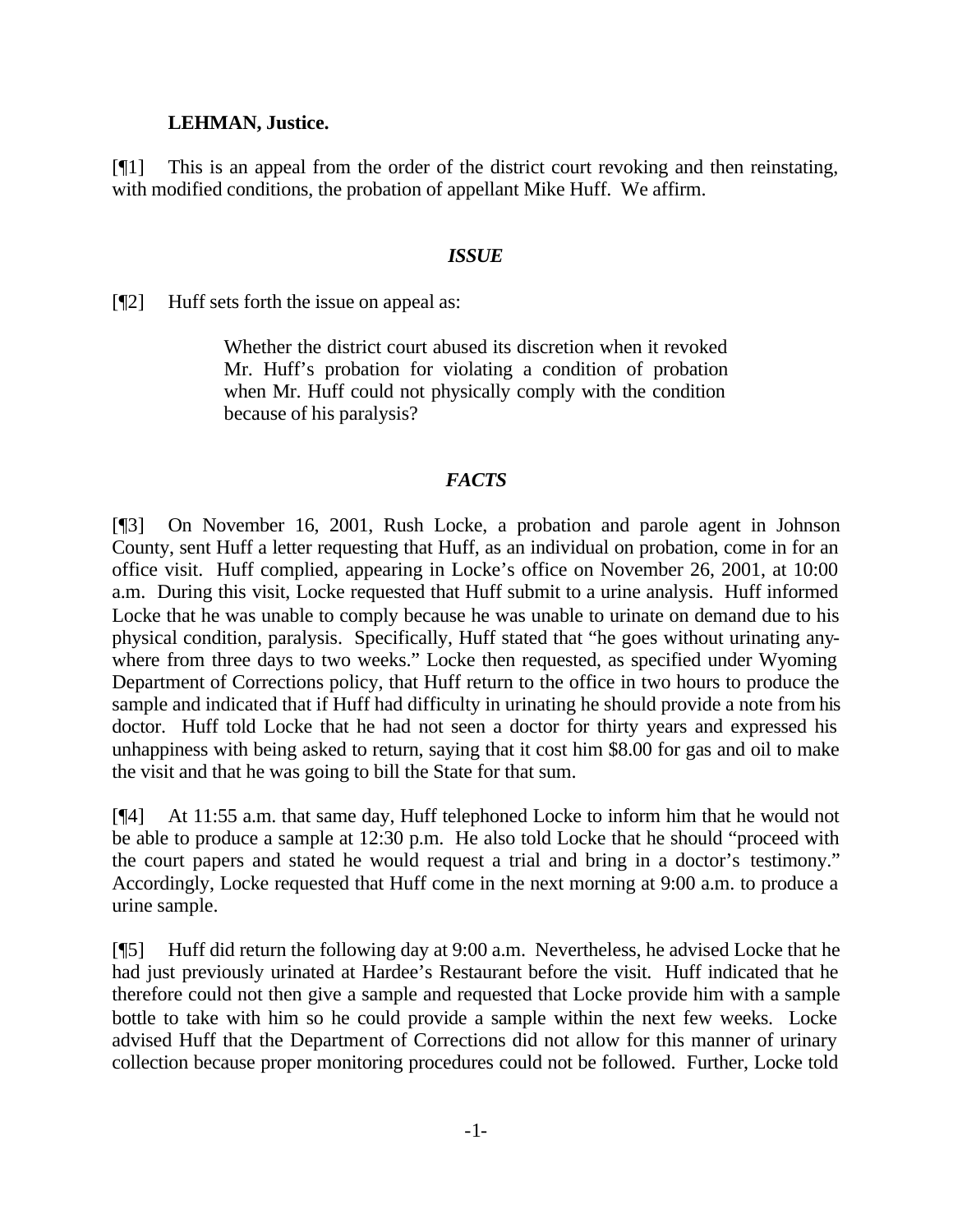Huff that Department of Corrections policy stated that failure to submit to a chemical analysis of one's person within two hours of the request is considered a refusal.

[¶6] A petition for probation revocation was then filed by the State. At the probation revocation hearing, Locke testified that he was not aware of alternative testing procedures other than urinalysis for drug use screening and that blood tests were not administered to persons on probation. Huff testified that he did not submit to urinalysis because he was paralyzed on his left side due to a stroke he suffered at age fourteen and could not, therefore, urinate on demand. Huff also testified that he had seen Dr. Holst, a urologist, who confirmed that he had a voiding dysfunction. Huff further testified that he would submit to a blood test, if asked, and had done so in the past. A memorandum was further submitted from Dr. Holst that stated that Huff had a voiding dysfunction which was most likely related to his neurologic condition. In addition, this memorandum indicated that Huff stated that he urinates two times per day.

[¶7] Ultimately, the district court found that Huff had violated his probation conditions. The district court, therefore, entered an order revoking Huff's probation and reinstating his probation with the condition that chemical testing analysis allow for submission of a blood sample. The term of Huff's probation remained unchanged. This appeal followed.

# *STANDARD OF REVIEW*

[¶8] "The imposition as well as the revocation of probation lies within the sound discretion of the district court, and we will not reverse the actions of the district court unless that discretion is abused." *Trujillo v. State*, 2002 WY 56, ¶6, 44 P.3d 943, ¶6 (Wyo. 2002). We have a well-established standard for analyzing claims for abuse of discretion:

> Judicial discretion is a composite of many things, among which are conclusions drawn from objective criteria; it means exercising sound judgment with regard to what is right under the circumstances and without doing so arbitrarily or capriciously. [*Griswold v. State*, 2001 WY 14, ¶7, 17 P.3d 728, ¶7 (Wyo. 2001)]. "In the absence of an abuse of discretion, we will not disturb the trial court's determination." *Id.* The burden is on the defendant to establish such abuse. *Trujillo* [*v. State*], 2 P.3d [567] at 571 [(Wyo. 2000)].

*Skinner v. State*, 2001 WY 102, ¶25, 33 P.3d 758 ¶25 (Wyo. 2001); *see also Gleason v. State*, 2002 WY 161, ¶29, 57 P.3d 332, ¶29 (Wyo. 2002).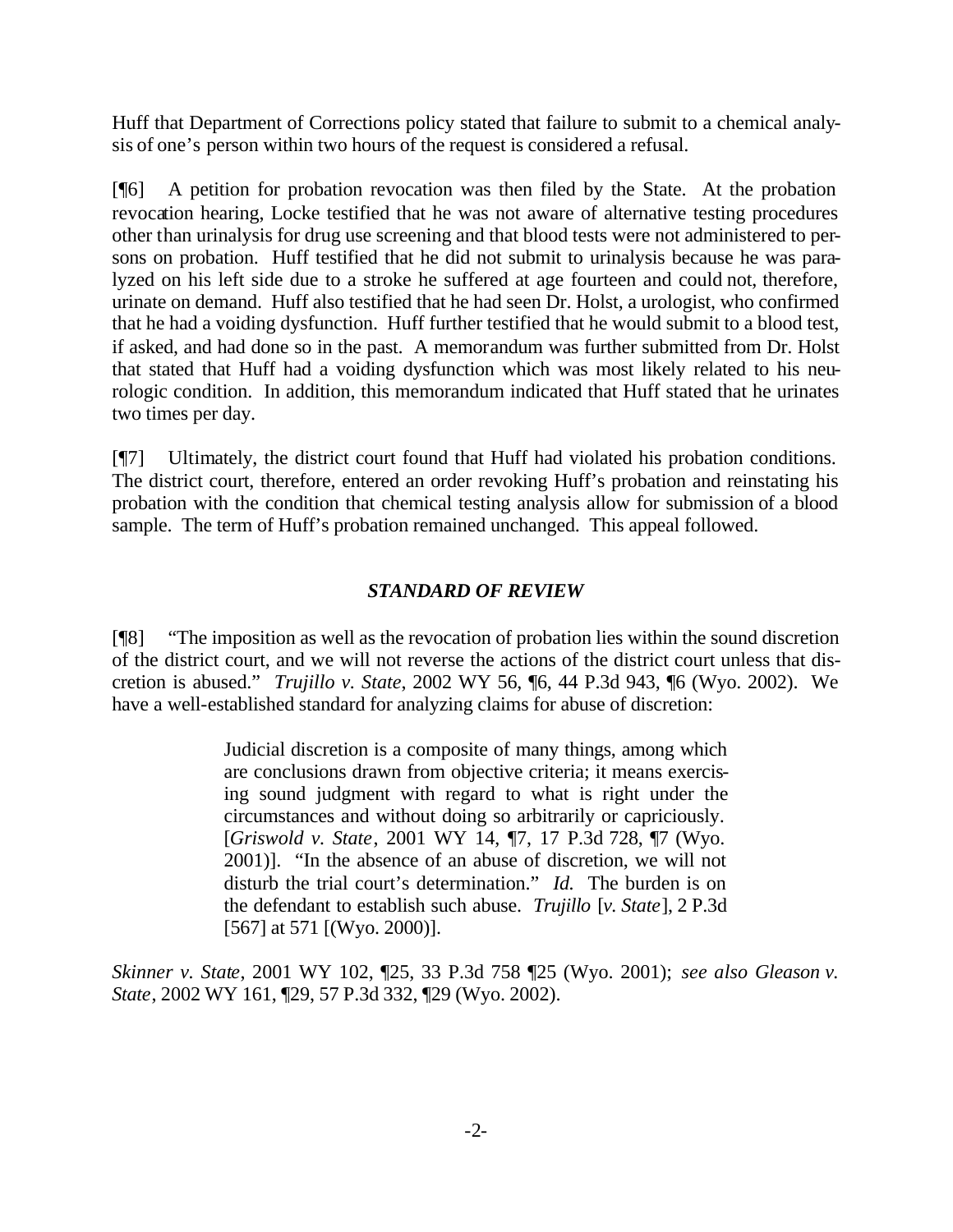## *DISCUSSION*

[¶9] Huff asserts that the district court abused its discretion when it revoked his probation and then immediately reinstated his probation with additional conditions because the record indicated that Huff did not violate the terms of his probation. Huff argues that the record only showed that he was physically unable to urinate, making it impossible for him to comply with chemical testing as a specified condition of his probation. We strongly disagree.

[¶10] Our review of the record indicates that evidence was presented to allow the district court to conclude Huff violated the terms of his probation. Specifically, Huff testified that he did urinate at Hardee's just prior to his appointment with Locke. Further, Huff's statements to Locke that he did not urinate "from three days to two weeks" is refuted by those statements recorded by Dr. Holst that Huff told him that he urinated two times a day. Further, the transcript of the revocation hearing indicates that *after* the district court had already made its decision, Huff stated:

> I am paralyzed totally, my left side. That includes the urinary tract part of my body. I have no mechanism to turn it off and turn it on. When it runs, it runs; I dive into Hardee's. I do it on a run on the way to Rush Locke's office. I have no choice.

[¶11] Moreover, the record is patently clear that Huff was evasive, uncooperative, and hostile regarding Locke's efforts to secure a urine sample from him. Initially, when Huff was asked to confirm his condition, he told Locke that he had not seen a doctor for thirty years. In addition, when advised that he would need to return in two hours, Huff expressed his unhappiness with being asked to return, saying that it had cost him \$8.00 for gas and oil to make the visit and threatening that he was going to bill the State for that amount. Thereafter, before even attempting to give a urine sample two hours later, Huff telephoned to say that he would not be able to produce a sample at 12:30 p.m. and advised Locke to simply proceed with the court papers. Huff further indicated that when Locke filed these pleadings with the court that he would request a trial and bring in doctor's testimony. Unarguably, Huff knew at that time that this approach was transparently elusive, would cause Locke additional time and effort, and would unnecessarily involve the court system.

[¶12] In order to give Huff the benefit of the doubt, Locke, with an abundance of patience, asked Huff to return the next day to give a urine sample. This favorable offer by Locke was met by Huff indicating that he had just minutes earlier urinated at Hardee's making it impossible for him to comply with Locke's request. Huff followed up this statement by making the request that Locke provide him with a sample bottle to take with him so he could provide a sample *within the next few weeks* which did not allow for proper monitoring procedures to be followed.